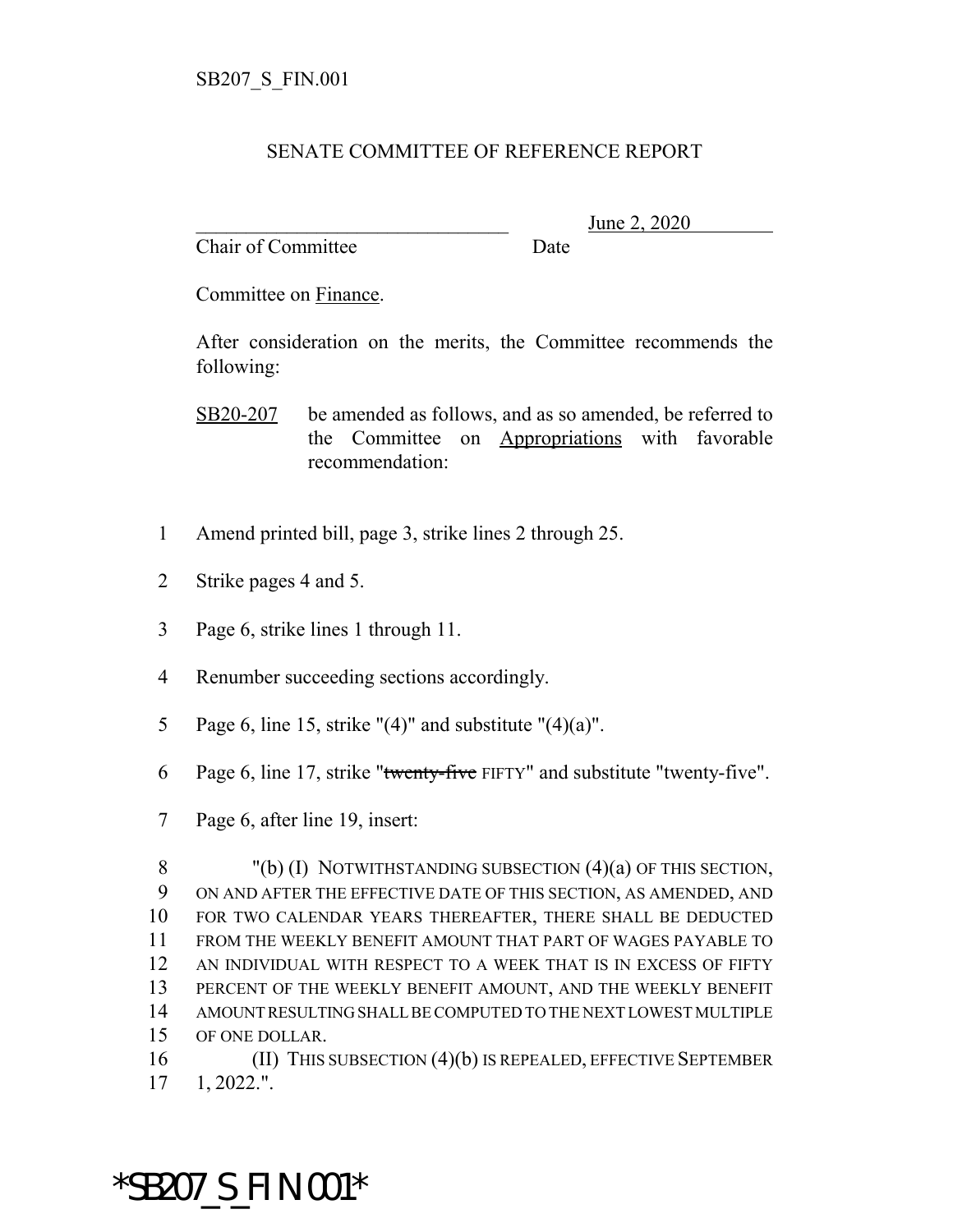Page 6, line 24, strike "SERVICES." and substitute "SERVICES; EXCEPT

THAT "WAGES" INCLUDES PAYMENT MADE TO AN ELECTION JUDGE IF THE

- PAYMENT EXCEEDS THE MAXIMUM AMOUNT PERMISSIBLE PURSUANT TO
- FEDERAL LAW.".
- 5 Page 6, line 27, strike " $(1)$ " and substitute  $(1)(a)$ ".
- Page 7, line 5, strike "twenty-five FIFTY" and substitute "twenty-five".
- Page 7, after line 8, insert:

 "(b) (I) NOTWITHSTANDING SUBSECTION (1)(a) OF THIS SECTION, ON AND AFTER THE EFFECTIVE DATE OF THIS SECTION, AS AMENDED, AND FOR TWO CALENDAR YEARS THEREAFTER, PARTIAL BENEFITS SHALL BE IN AN AMOUNT EQUAL TO THE ELIGIBLE INDIVIDUAL'S WEEKLY BENEFIT AMOUNT FOR TOTAL UNEMPLOYMENT, MINUS THAT PART OF WAGES PAYABLE TO THE INDIVIDUAL WITH RESPECT TO THE WEEK THAT IS IN EXCESS OF FIFTY PERCENT OF THE INDIVIDUAL'S WEEKLY BENEFIT AMOUNT AS COMPUTED IN ACCORDANCE WITH SECTION 8-73-102, AND THE BENEFIT PAYMENT RESULTING SHALL BE COMPUTED TO THE NEXT LOWER MULTIPLE OF ONE DOLLAR.

 (II) THIS SUBSECTION (1)(b) IS REPEALED, EFFECTIVE SEPTEMBER 1, 2022.".

- Page 7, line 10, strike the second "and".
- 21 Page 7, strike line 11 and substitute  $"(5)(b)(V)$ , and  $(5)(b)(VI)$  as follows:".
- Page 9, line 23, strike "EMERGENCY." and substitute "EMERGENCY; OR (VI) THE EMPLOYEE IS IMMUNOCOMPROMISED AND MORE SUSCEPTIBLE TO ILLNESS OR DISEASE DURING A PUBLIC HEALTH EMERGENCY AS EVIDENCED BY THE EMPLOYEE'S HEALTH CARE PROVIDER.".
- Page 12, strike line 10 and substitute "(1)(b); and **repeal** (2)(a.7) and 29  $(2)(a.8)$  as follows:".
- Page 12, strike lines 15 and 16 and substitute "8-76-102.5 (3)(a). or the amount expended from the employment support fund in the year prior to